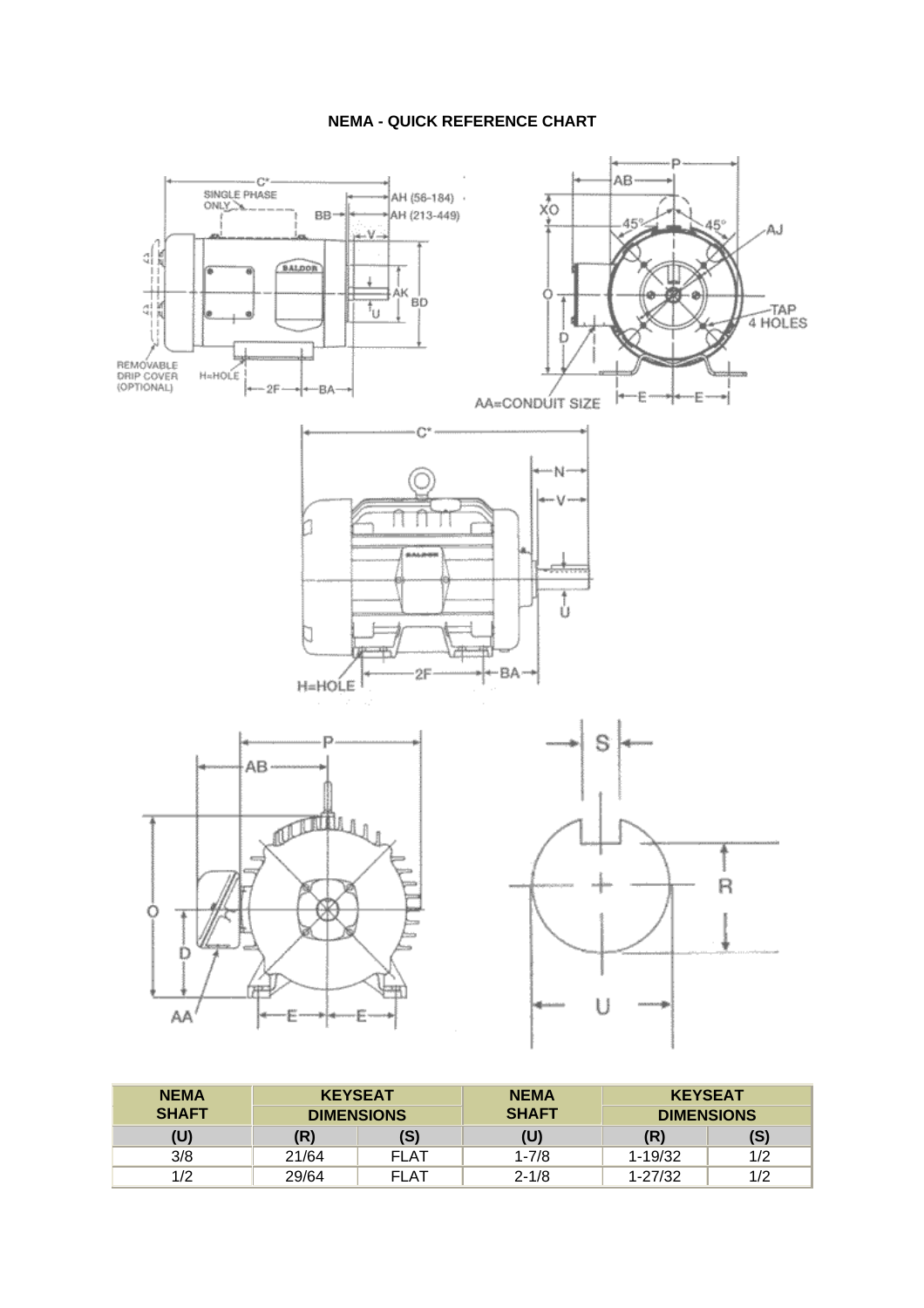| 5/8       | 33/64       | 3/16 | $2 - 3/8$ | $2 - 1/64$ | 5/8 |
|-----------|-------------|------|-----------|------------|-----|
| 7/8       | 49/64       | 3/16 | $2 - 1/2$ | $2 - 3/16$ | 5/8 |
| $1 - 1/8$ | 63/64       | 1/4  | $2 - 7/8$ | 2-29/64    | 3/4 |
| $1 - 3/8$ | $1 - 13/64$ | 5/16 | $3 - 3/8$ | $2 - 7/8$  | 7/8 |
| $1 - 5/8$ | $1 - 13/32$ | 3/8  | $3 - 7/8$ | $3 - 5/16$ |     |

| <b>NEMA</b><br><b>FRAME</b>                    | D              | Е                   | 2F                                                         | н                                                          | N                                                                          | O                                              | P                              | U                                                                | V                                                                           | AA               | <b>AB</b>       | AH AJAK BA BB BD XO TAP                                                    |                      |                                                      |                                |                                  |                      |                    |                                                                 |
|------------------------------------------------|----------------|---------------------|------------------------------------------------------------|------------------------------------------------------------|----------------------------------------------------------------------------|------------------------------------------------|--------------------------------|------------------------------------------------------------------|-----------------------------------------------------------------------------|------------------|-----------------|----------------------------------------------------------------------------|----------------------|------------------------------------------------------|--------------------------------|----------------------------------|----------------------|--------------------|-----------------------------------------------------------------|
| 42                                             | $2 -$<br>5/8   | $1 -$               | $1 -$                                                      | 9/32<br>3/4 11/16 SLOT                                     | $1 - 1/2$                                                                  | 5                                              | 4-<br>$\frac{11/16}{3/8}$ .    |                                                                  | $1 -$<br>1/8                                                                | 3/8              | 4-<br>1/32      | $1 -$<br>$5/16$ 3/4                                                        | $3-$                 | 3                                                    | $2 -$<br>$1/16$ <sup>1/8</sup> |                                  | 4-                   | 1-<br>5/8 9/16 20  | $1/4-$                                                          |
| 48                                             | 3              | $2-$<br>1/8         | $2 - 3/4$                                                  | 11/32<br>$\frac{ 11/32 }{SLOT}$ 1-7/8 5-7/8                |                                                                            |                                                | $5-$<br>$\frac{1}{11/16}$ 1/2. |                                                                  | $1 -$<br>1/2                                                                | 1/2              | $4 - 3/8$       | $1 -$<br>11/16 3/4                                                         | $3-$                 | 3                                                    | $2-$<br>1/2                    | 1/8                              | $5-$                 | $2-$<br>$5/8$ 1/4  | $1/4 -$<br>20                                                   |
| 56<br>56H                                      | $3-$           | $2 -$<br>$1/2$ 7/16 | 3                                                          | 11/32<br><b>SLOT</b>                                       | $2 -$<br>$2 -$<br>1/18                                                     | $\frac{7}{16}$ 6-7/8 6-5/8 5/8 $\frac{1}{7/8}$ |                                |                                                                  |                                                                             | 1/2              | 5               | $2-$<br>$1/16$ 7/8 $1/2$                                                   | $5-$                 | 4-                                                   | $2-$<br>3/4                    | 1/8                              | 6-                   | $2 -$<br>$1/2$ 1/4 | $3/8 -$<br>16                                                   |
| 143T<br>145T                                   | 3-<br>1/2      | $2 -$<br>3/4        | 4<br>5                                                     | $ 11/32 2$ -1/2 $ 6$ -7/8 $ 6$ -5/8 $ 7/8 $ 1/4 $ 7/4 $    |                                                                            |                                                |                                |                                                                  |                                                                             | 3/4              | $ 5-1/4 2-1/8 $ |                                                                            | $5-$                 | 4-                                                   | $2-$<br>7/8 1/2 1/4            | 1/8                              | $6-$                 | $2 -$<br>$1/2$ 1/4 | $3/8 -$<br>16                                                   |
| 182<br>184<br>182T<br>184T                     | 4-<br>1/2      | $3-$<br>3/4         | $4 - 1/2$<br>$4 - 1/2$<br>$5 - 1/2$                        | $\frac{5-1}{2}$ 13/32 11/16 $\frac{8}{11/16}$ 7-7/8 1- 1/4 | $2 -$<br>11/16<br>$2-$<br>$3-$<br>9/16<br>$3-$<br>9/16                     | $8-$                                           |                                | $7/8$ 1/4<br>$7/8$ 2-<br>$1/8$ 2-<br>$1/8$ 2-                    | $2 -$<br>$1 - 3/4$<br>3/4                                                   | 3/4              | $5 - 7/8$       | $2 - 1/8$ 5-<br>$2 - 1/8$ 7/8 1/2<br>$2 - 5/8$<br>$2 - 5/8$ 1/4 1/2        | 5-<br>$7 -$<br>$7 -$ | $4-$<br>$7/8$ 1/2<br>4-<br>8-<br>$8-$<br>$1/4$ $1/2$ | $2 -$<br>3/4                   | $1/8$ 1/2<br>$1/8$ 6-<br>$1/4$ 9 | 6-<br>$1/4$ 1/2<br>9 | $2 -$<br>3/8       | $3/8 -$<br>16<br>$3/8-$<br>16<br>$1/2 -$<br>13<br>$1/2 -$<br>13 |
| 213<br>215<br>213T<br>215T                     | $5 -$<br>1/4   | $4-$<br>1/4         | $5 - 1/2$<br>$\overline{7}$<br>$5 - 1/2$<br>$\overline{7}$ | $13/32$ 3-1/2                                              | $3 - 1/2$<br>$3 - 7/8$<br>$3 - 7/8$                                        | $10 -$<br>1/4                                  | 9-<br>9/16                     | $1 -$<br>$1/8$ 3<br>$1 - 3$<br>$1/8$ 3-<br>$3/8$ 3-<br>3/8       | $1 - 3/8$<br>$1 - 3/8$                                                      | 3/4              |                 | $2 - 3/4$<br>$7 - 3/8$ 2-3/4 $1/4$ $1/2$<br>3-1/8 $1/4$ $1/2$<br>$3 - 1/8$ | $7 -$                | $8-$                                                 | $3-$<br>1/2                    | $1/4$ 9                          |                      | $2 -$<br>3/4       | $1/2-$<br>13                                                    |
| 254U<br>256U<br>254T<br>256T                   | 6-<br>1/4      | $5^{\circ}$         | $8 - 1/4$<br>10<br>$8 - 1/4$<br>10                         | 17/32                                                      | $4-$<br>1/16<br>$4-$<br>1/16<br>$4-$<br>5/16<br>$4-$<br>5/16               | $12 -$<br>7/8                                  | $12 -$<br>15/16                | $1 -$<br>$3/8$ 3-<br>$3/8$ 3-<br>$5/8$ 4<br>$1 - 4$<br>5/8       | $1 - 3/4$<br>$1 - 3/4$                                                      | $\mathbf 1$      |                 | $3 - 1/2$<br>$9 - 5/8$ 3-1/2<br>$\int_3^{1/2}  1/4 1/2 1/4$<br>$3 - 3/4$   |                      | $7 - 8 -$                                            | 4-                             | $1/4$ 10                         |                      | ---                | $1/2-$<br>13                                                    |
| 284U<br>286U<br>284T<br>286T<br>284TS<br>286TS | $\overline{7}$ | $5-$<br>1/2         | $9 - 1/2$<br>11<br>11<br>$9 - 1/2$<br>11                   | $9-1/2$ 17/32                                              | $5 - 1/8$<br>$5 - 1/8$<br>$4 - 7/8$<br>$4 - 7/8$<br>$3 - 3/8$<br>$3 - 3/8$ | $14-$<br>5/8                                   | $14-$<br>5/8                   | 5/8 7/8<br>$1 - 4 -$<br>$1 -$<br>$5/8$ 1/4<br>$1 -$<br>$5/8$ 1/4 | $1 - 4 -$<br>$5/8$ 7/8<br>$1 - 4$<br>$1 - 4 -$<br>$7/8$ 5/8<br>$3-$<br>$3-$ | 7/8 5/8 1-1/2    | $13 -$<br>1/8   | $4 - 5/8$<br>$4 - 5/8$<br>$4 - 3/8$<br>$4 - 3/8$<br>3<br>3                 | 9                    | $10-$<br>1/2                                         | $4-$<br>3/4                    | 1/4                              | $11 -$<br>1/4        |                    | $1/2 -$<br>13                                                   |
| 324U<br>326U<br>324T                           | 8              | $6-$<br>1/4         | $10-$<br>1/2<br>12                                         | 21/32 5-7/8                                                | $5 - 7/8$<br>$5 - 1/2$                                                     | $16-$<br>1/2                                   | $16 -$<br>1/2                  | $1 - 5 -$<br>$1 -$                                               | $7/8$ 5/8<br>$5-$                                                           | $\boldsymbol{2}$ | $14-$<br>1/8    | $5 - 3/8$<br>$5 - 3/8$ 11<br>5                                             |                      | $12-$<br>1/2                                         | $5-$<br>1/4                    | 1/4                              | $13-$<br>3/8         |                    | $5/8 -$<br>11                                                   |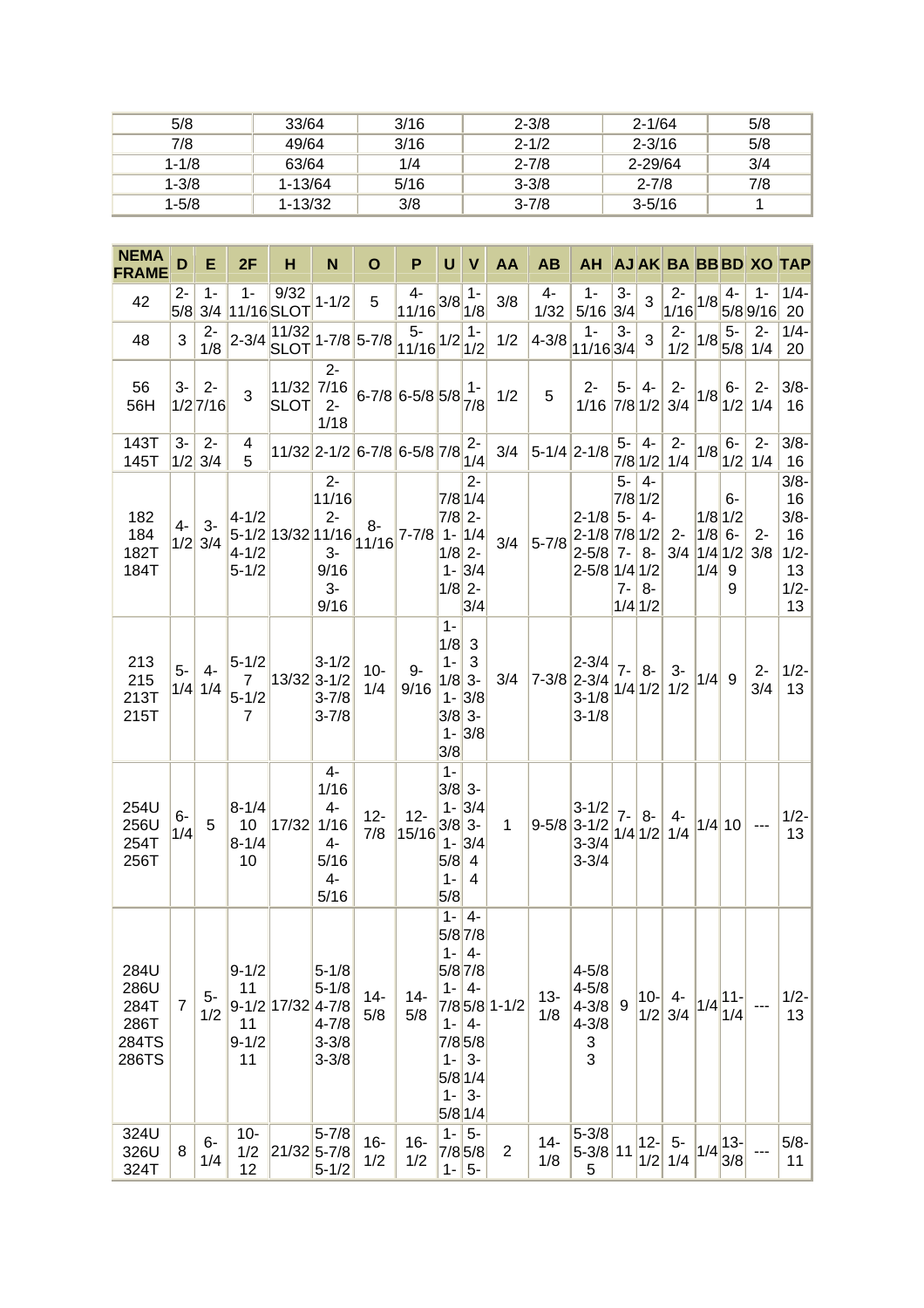| 326T<br>324TS<br>326TS                                                           |                 |                | $10-$<br>1/2<br>12<br>$10-$<br>1/2<br>12                                                                                  |       | $5 - 1/2$<br>$3-$<br>15/16<br>$3-$<br>15/16                                                                            |                                                                                                                                                                                                       |                                                                                                                                                                        | $7/8$ 5/8<br>$2 - 5 -$<br>$1/8$ 1/4<br>$2 - 5 -$<br>$1/8$ 1/4<br>  3-<br>$1 -$<br>$7/8$ 3/4<br>$1 - 3 -$<br>7/8 3/4                                                                                                                                |                 |                                                                                                                               | 5<br>$3 - 1/2$<br>$3 - 1/2$                                                                                                                             |    |        |                   |     |                       |               |
|----------------------------------------------------------------------------------|-----------------|----------------|---------------------------------------------------------------------------------------------------------------------------|-------|------------------------------------------------------------------------------------------------------------------------|-------------------------------------------------------------------------------------------------------------------------------------------------------------------------------------------------------|------------------------------------------------------------------------------------------------------------------------------------------------------------------------|----------------------------------------------------------------------------------------------------------------------------------------------------------------------------------------------------------------------------------------------------|-----------------|-------------------------------------------------------------------------------------------------------------------------------|---------------------------------------------------------------------------------------------------------------------------------------------------------|----|--------|-------------------|-----|-----------------------|---------------|
| 364U<br>365U<br>364T<br>365T<br>364TS<br>365TS                                   | 9               | $\overline{7}$ | $11 -$<br>1/4<br>$12 -$<br>1/4<br>$11 -$<br>1/4<br>$12 -$<br>1/4<br>$11 -$<br>1/4<br>$12 -$<br>1/4                        | 21/32 | $6 - 3/4$<br>$6 - 3/4$<br>$6 - 1/4$<br>$6 - 1/4$<br>4<br>4                                                             | 18-<br>1/2                                                                                                                                                                                            | 18-<br>1/4                                                                                                                                                             | $2 - 6 -$<br>$1/8$ 3/8<br>$2 - 6 -$<br>$1/8$ 3/8<br>$2 - 5$<br>$ 3/8 7/8$ <sub>2-1/2</sub><br>$2 -$<br>$5-$<br>$3/8$ 7/8<br>3-<br>$1 -$<br>7/83/4<br>$ 3-$<br>$1 -$<br>7/83/4                                                                      |                 | $15 -$<br>1/16                                                                                                                | $6 - 1/8$<br>$6 - 1/8$<br>$5 - 5/8$<br>$5 - 5/8$<br>$3 - 1/2$<br>$3 - 1/2$                                                                              | 11 | $ 12-$ | $5-$<br>$1/2$ 7/8 | 1/4 | $13 -$<br>3/8         | $5/8 -$<br>11 |
| 404U<br>405U<br>404T<br>405T<br>404TS<br>405TS                                   | 10 <sup>1</sup> | 8              | $12 -$<br>1/4<br>$13 -$<br>3/4<br>$12 -$<br>1/4<br>$13 -$<br>3/4<br>$12 -$<br>1/4<br>$13 -$<br>3/4                        | 13/16 | $7-$<br>3/16<br>$7-$<br>3/16<br>$7-$<br>5/16<br>$7-$<br>5/16<br>$4 - 1/2$<br>$4 - 1/2$                                 | $20 -$<br>5/16                                                                                                                                                                                        | $20 -$<br>1/8                                                                                                                                                          | $2 - 7$<br>$3/8$ 1/8<br>$2 - 7 -$<br>$3/8$ 1/8<br>$2-$<br>$7-$<br>$7/8$ 1/4<br>$2 - 7 -$<br>$7/8$ 1/4<br>$2 -$<br>$ 4-$<br>$1/8$ 1/4<br>$2 - 4 -$<br>$1/8$ 1/4                                                                                     | 3               | 18                                                                                                                            | $6 - 7/8$<br>$6 - 7/8$<br>$\overline{7}$<br>$\overline{7}$<br>4<br>4                                                                                    | 11 | $ 12-$ | $6-$<br>$1/2$ 5/8 |     | $ 1/4 ^{13}$<br>7/8   | $5/8 -$<br>11 |
| 444U<br>445U<br>444T<br>445T<br>447T<br>449T<br>444TS<br>445TS<br>447TS<br>449TS | 11              | 9              | $14 -$<br>1/2<br>$16-$<br>1/2<br>$14 -$<br>1/2<br>$16 -$<br>1/2<br>20<br>25<br>$14 -$<br>1/2<br>$16 -$<br>1/2<br>20<br>25 |       | $8 - 5/8$<br>$8 - 5/8$<br>$8 - 1/2$<br>$8 - 1/2$<br>8-<br>15/16<br>$8-$<br>$5-$<br>5-<br>3/16<br>$4-$<br>15/16<br>$4-$ | $22 -$<br>7/8<br>$22 -$<br>7/8<br>$22 -$<br>7/8<br>$22 -$<br>7/8<br>$22 -$<br>13/16 15/16 15/16<br>$22 -$<br>3/16 15/16<br>$22 -$<br>7/8<br>$22 -$<br>7/8<br>$22 -$<br>15/16 15/16<br>$22 -$<br>15/16 | $22 -$<br>3/8<br>$22 -$<br>3/8<br>$22 -$<br>3/8<br>$22 -$<br>3/8<br>$23 -$<br>3/4<br>$23 -$<br>3/4<br>$22 -$<br>3/8<br>$22 -$<br>3/8<br>$23 -$<br>3/4<br>$23 -$<br>3/4 | $2 - 8 -$<br>$7/8$ 5/8<br>$2 - 8 -$<br>7/8 5/8<br>$3 - 8 -$<br>$3/8$ 1/2<br>$3 - 8 -$<br>$3/8$ 1/2<br>$3 - 8 -$<br>$3/8$ 1/2<br>$3 - 8 -$<br>$3/8$ 1/2<br>$2 - 4 -$<br>3/83/44NPT<br>$3/8$ 3/4<br>$2 - 4 -$<br>$3/8$ 3/4<br>$2 - 4 -$<br>$3/8$ 3/4 | 3<br>2- 4- 4NPT | $19 -$<br>9/16<br>$19 -$<br>9/16<br>$19 -$<br>19-<br>$21 -$<br>$19 -$<br>$19 -$<br>9/16<br>$21 -$<br>11/16<br>$21 -$<br>11/16 | $9/16$ 8-3/8<br>$ 8-3/8 $<br>$9/16$ 8-1/4<br>$8 - 1/4$<br>11/168-1/41416<br>$21 -  8 - 1/4 $<br>11/16 4-1/2<br>$ 4 - 1/2 $<br>$9/16$ 4-1/2<br>$4 - 1/2$ |    |        | $7-$<br>1/2       |     | $ 1/4 ^{16-1}$<br>3/4 | $5/8 -$<br>11 |

| 5000<br><b>FRAME</b> |            |           |       |          |                 |                                           |            |       |            |           |
|----------------------|------------|-----------|-------|----------|-----------------|-------------------------------------------|------------|-------|------------|-----------|
| 5007S                | $12 - 1/2$ | $10$   22 | 15/16 | 26-27/32 | 30 <sup>1</sup> | $^{\circ}$ 2-1/2 $\overline{\phantom{a}}$ | $6 - 1/2$  | 4-NPT | $26 - 7/8$ | $8 - 1/2$ |
| 5007                 | $12 - 1/2$ | 10 22     | 15/16 | 26-27/32 | 30 <sub>1</sub> | $3 - 7/8$                                 | $11 - 1/8$ | 4-NPT | 26-7/8     | $8 - 1/2$ |